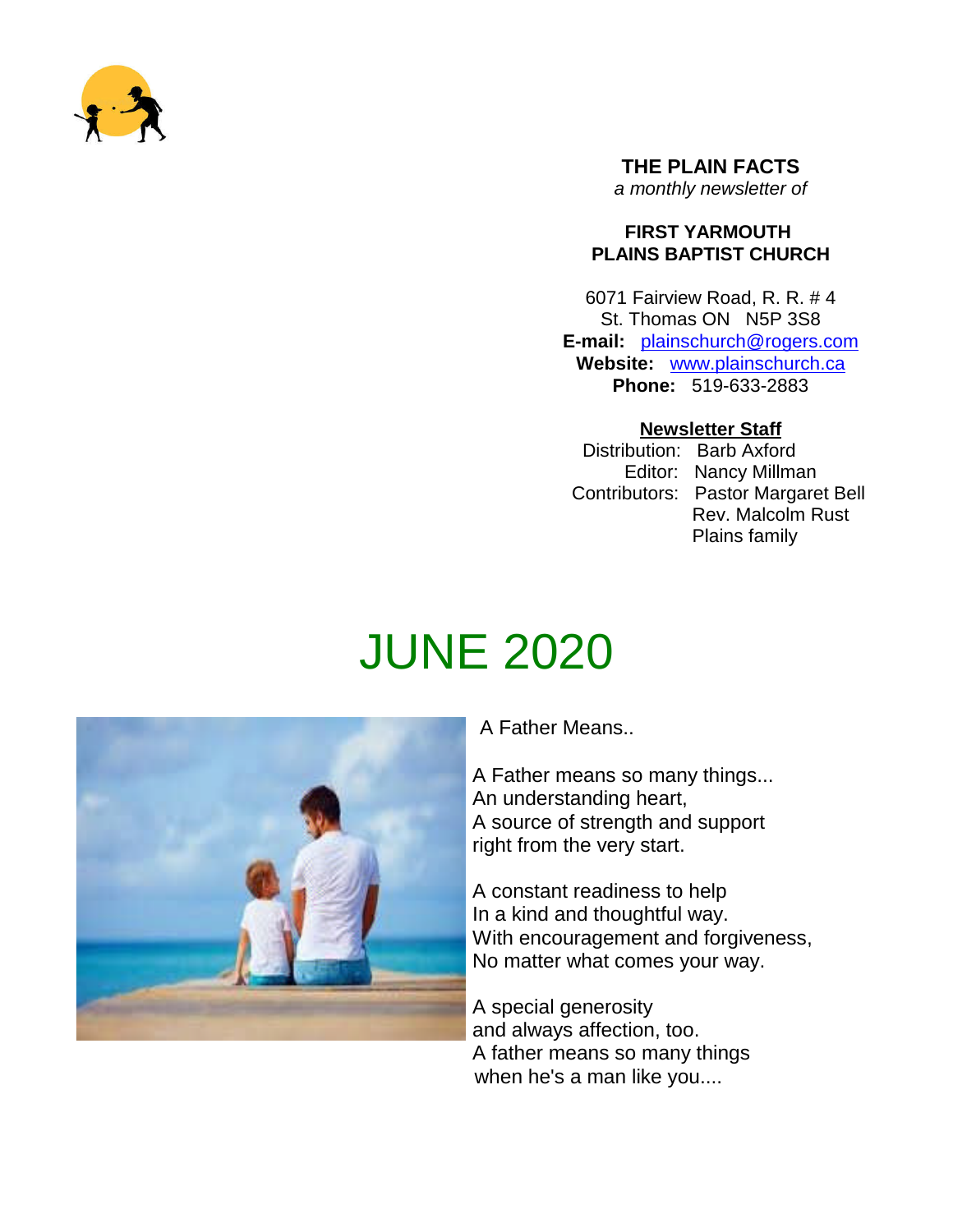

Cathy Tredenick Marilyn Cartwright Heather Crafts Marilyn Smith Dave & Janet Stewart Ray Martin Milton Springer Marietta Roberts Vince Melvin **Carol Maes** Larry Mizon **Betty Graham** Ashley & family Cannady Family Don Gillard Ed Somerville Jason Carnegie Sally Paul Janet & Dennis Judy Jacklin Family of Ed Willson

Mary Underhill **Greg Lidster** Ferne Jameson-Pell Family of Dr. Ray Knight

#### **Sunday Scripture Readings**

## Matthew 28: 16 - 20 Genesis 18: 1 - 15 Genesis 21: 8 - 21

Psalm 8 **Romans 5: 1 - 8** Matthew 10: 24 - 39 2 Corinthians 13: 11 - 13 Matthew 9: 35 - 10:8 Psalm 86: 1 - 10, 16-17

#### **June 28-Pentecost 4 July 05**-**Pentecost 5**

Romans 6: 12 - 23 Romans 7: 15 - 25a

**June 07-Trinity Sunday June 14-Pentecost 2 June 21-Pentecost 3- Father's Day**

Genesis 22: 1 - 14 Genesis 24: 34 - 38, 42 - 49, 58 - 67



 $15<sup>th</sup>$  Carla Norton

### **JUNE BIRTHDAYS**

|     | 1 C J            | <b>IVIIUIEIIE CAILIEUE</b>  |  |  |
|-----|------------------|-----------------------------|--|--|
| ınt | 19 <sup>th</sup> | Jeremy Dale                 |  |  |
|     | 23 <sup>rd</sup> | Annabella Hindley           |  |  |
|     | 23 <sup>rd</sup> | <b>Lillie Penner</b>        |  |  |
| 92) | 23 <sup>rd</sup> | Emma Wilcox                 |  |  |
|     | 27 <sup>th</sup> | Melanie Dunn                |  |  |
|     | 27 <sup>th</sup> | <b>Gerry Coull</b>          |  |  |
|     | 28 <sup>th</sup> | <b>Anna Kristine Kisiel</b> |  |  |
|     |                  |                             |  |  |



#### **ANNIVERSARIES**

- $4<sup>th</sup>$ Floyd and Sharon Axford (60)  $10^{th}$  Phil & Cherie Doyon <br>George & Betty Lidster (55)  $23^{rd}$  Jeff & Melanie Wilco  $5<sup>th</sup>$ George & Betty Lidster (55)  $23<sup>rd</sup>$  Jeff & Melanie Wilcox  $6<sup>th</sup>$ Stephen & Carolyn Plaunt 26<sup>th</sup> Sue Anne & Joshua MacCallum
- 
- 
- $15<sup>th</sup>$  Doug & Mary Sawyer (57)  $30<sup>th</sup>$  Randy & Roxanne Bale 18<sup>th</sup> Denny & Janet Lang 20<sup>th</sup> Gary & Fran Somerville

Matthew 10: 40 - 42 Matthew 11: 16 - 19, 25 - 30

No matter how serious your life requires you to be, everyone needs a friend to act goofy with.

*express permission to speak on their behalf.*

#### **PRAYER CONCERNS** *To protect the privacy concerns of our families, friends, neighbours and church*

*family, it is requested that before names are submitted to the Pastor for prayer, or are put on the Plain Facts prayer list, permission be sought and granted from the individuals to be named, or from family members who have been given*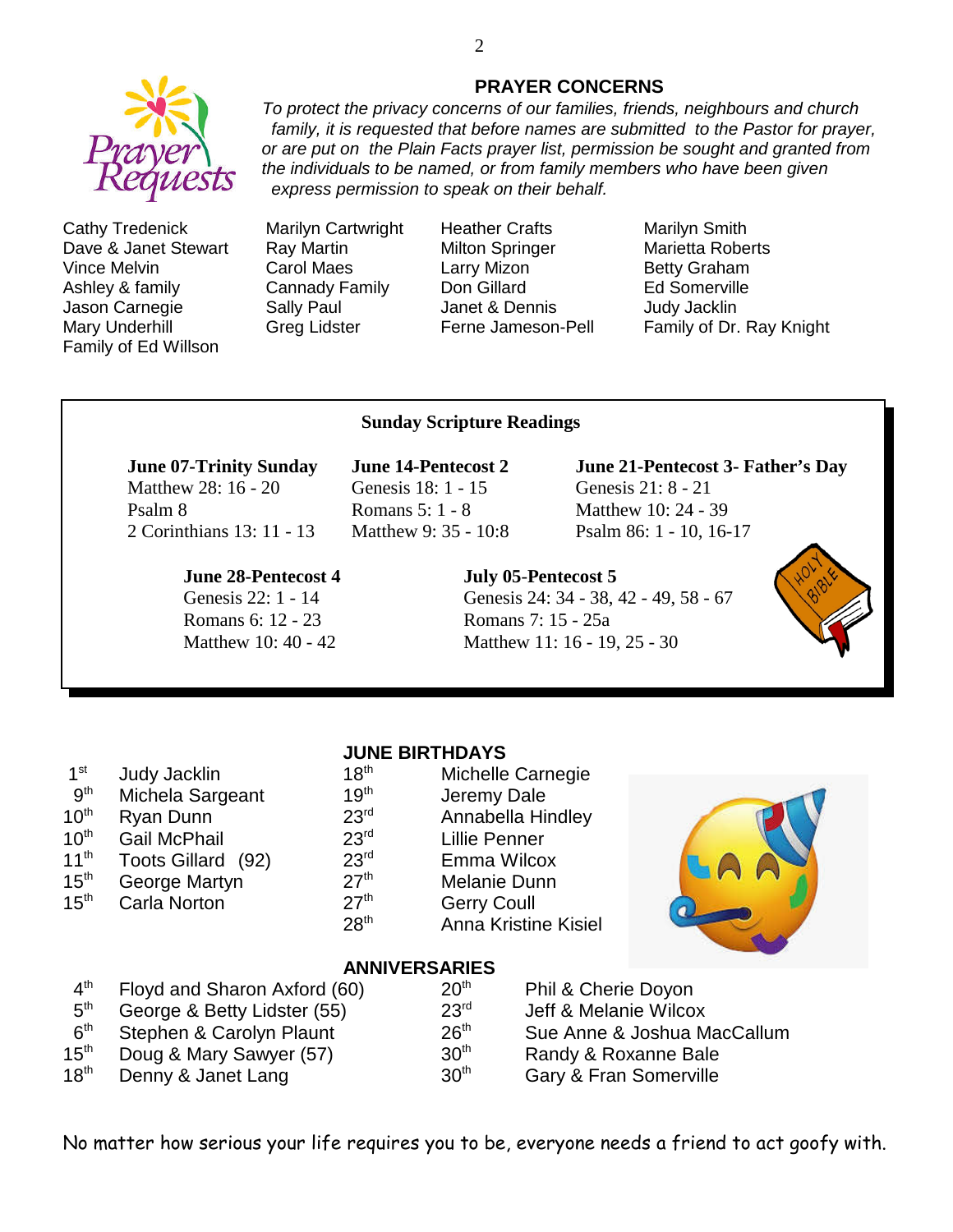#### **EVENTS FOR JUNE**-**ALL CANCELLED DUE TO COVID-19 CONCERNS**

| June 07 Sun 10:00 A.M.                                                       | <b>Sunday Service - Communion Sunday</b>                                                                                                                      |  |  |  |  |  |
|------------------------------------------------------------------------------|---------------------------------------------------------------------------------------------------------------------------------------------------------------|--|--|--|--|--|
| June 14 Sun 10:00 A.M.                                                       | <b>Sunday Service</b>                                                                                                                                         |  |  |  |  |  |
| June 09 Tue<br><b>June 10 Wed</b>                                            | Ladies Aid Luncheon - CANCELLED<br>After 8's Breakfast - CANCELLED                                                                                            |  |  |  |  |  |
| June 17 - 21 (Wednesday - Sunday) Church camp-out at Springwater - CANCELLED |                                                                                                                                                               |  |  |  |  |  |
| --------->                                                                   | NOTE: We are booked in at Springwater for June 16-20th, 2021. <-----------                                                                                    |  |  |  |  |  |
| June 21 Sun 10:30 A.M.                                                       | <b>Sunday Service - Father's Day</b>                                                                                                                          |  |  |  |  |  |
| June 28 Sun 10:00 A.M.                                                       | <b>Sunday Service</b> - Canada Day weekend. Congregants may dress in<br>red and white or something patriotic to mark 153 <sup>rd</sup> year of Confederation. |  |  |  |  |  |
| July 07 Sun 10:00 A.M.                                                       | <b>Sunday Service - Communion Sunday</b>                                                                                                                      |  |  |  |  |  |



The Lessard's and their son-in-law Paulo trimmed The painter is finished. the trees along the old cemetery. Great job!! Thank You. **Photos by Margie Bell** 



Dads are like chocolate chip cookies; they may have chips or be totally nutty, but they are sweet and make the world a better place, especially for their children.

Let's Go PLAINS TEAM, let's go! Let's Go PLAINS TEAM, let's go! Let's Go PLAINS TEAM, let's go!

STAY HOME STAY SAFE STAY CONNECTED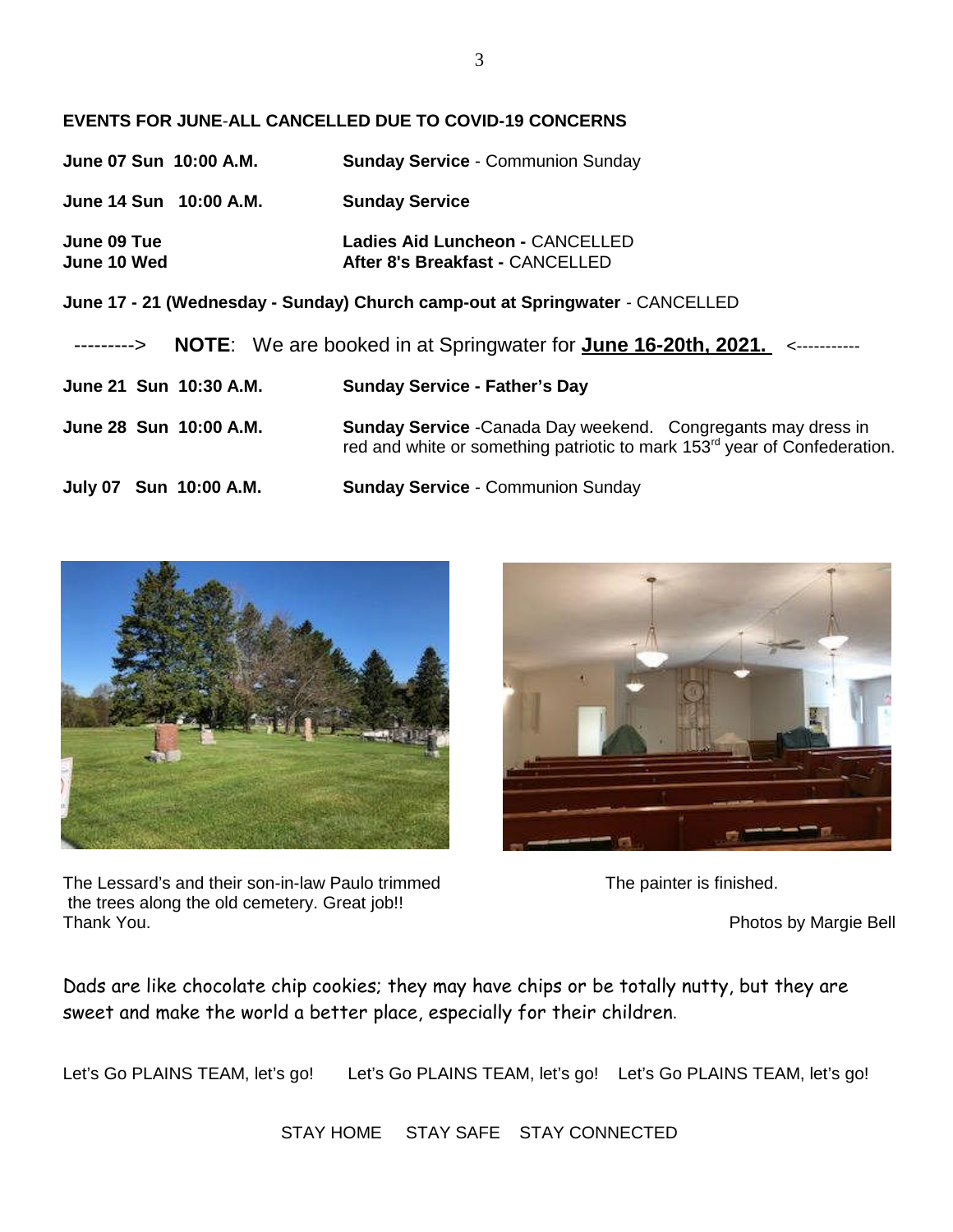

Sherri Doner's son, **Michael Johnson** graduates from St. Joseph's High School, Grade 12 this month. He was accepted into the Mechanical Engineering Technician program at Fanshawe College and will begin in the fall.

Sherri Doner's son, **Matthew Johnson** graduated with honours from GCSU (Georgia College State University) in May with a Bachelor's Degree in Business Management (BBA) and is continuing to run his own business as a professional photographer in the greater Atlanta area.

John Doner's son, **Jackson Doner** graduated last month from Ryerson University with a Bachelor of Fine Arts in performance acting. He has signed with an agent and looks forward to his

professional acting debut at Theatre by The Bay in Barrie this fall.

SueAnne McCallum's son, **Dallas MacPherson** graduates from Mitchell Hepburn Public School this month. He will be attending St. Joseph's High School in the fall.

Proud grandparents are Charlie & Betty Rewbotham.

**Darrin Ralf** graduates from Mitchell Hepburn public school and will be attending St Joseph's High school in the fall. His proud parents are Bill and Danielle Ralf.

**Emma Penner** is graduating from Parkside Collegiate Institute and will be heading to Lampton College in Sarnia for Pre-Service Fire Fighting in September. Laura's proud parents are Martin and Laura Penner. Laura is the great-niece of Shirley Griffin and George and Betty Lidster.

#### **IN RESPONSE TO MARGIE'S REQUEST.....**

"I invite you to participate in a congregational project to help us get through this prolonged sabbatical together. I invite you to forward a favorite memory of what you love most about Plains. Maybe it's a memory of an event, your favorite worship moment or a person in your Plains family that you miss and really appreciate! I invite children to share what they miss most about Sunday School and church time, too." **MEMORIES**.......



To my Plains family:

Belatedly, I would like to thank my Plains Family for the lovely flowers on my 85<sup>th</sup> birthday on March 18<sup>th</sup>. There are so many happy times when I think back, that we have celebrated (and will again) at Plains. Don and I were married in 1986 and he made the statement out of the blue, that he would like us to find a country church. It sounded good to me as I grew up in one. Previous to this I had been in 3 church choirs over the years. So we went to Plains the next Sunday morning at 10:30 a.m., not knowing the service started at 10:00 a.m., so back the following Sunday we came again, and never looked back!

Very shortly thereafter, Margie joined us as Pastor, and one day I got a phone call, would I help out with the Christmas music in the choir, and I am still here today! I guess you could say that music is my passion. We have such wonderful music with Sherry and Amy each Sunday. Amy is an excellent choir director. She shows up every Thursday night (whether tired or not), finds new music to keep us on our toes and manages to pull the best out of us. The old saying "You Raise us up, Amy, to all that we can be!" Same South American control and the Edith Norton Edith Norton

### $*$ \\*\\*\\*\\*\\*\\*\\*\\*



Thanks to all who sent me cards and made phone calls and e-mails for my birthday. It was a different but special  $85<sup>th</sup>$ . Thanks to all you lovely people. Elsie Walker

By the time a man realizes that maybe his father was right, he usually has a son who thinks he's wrong.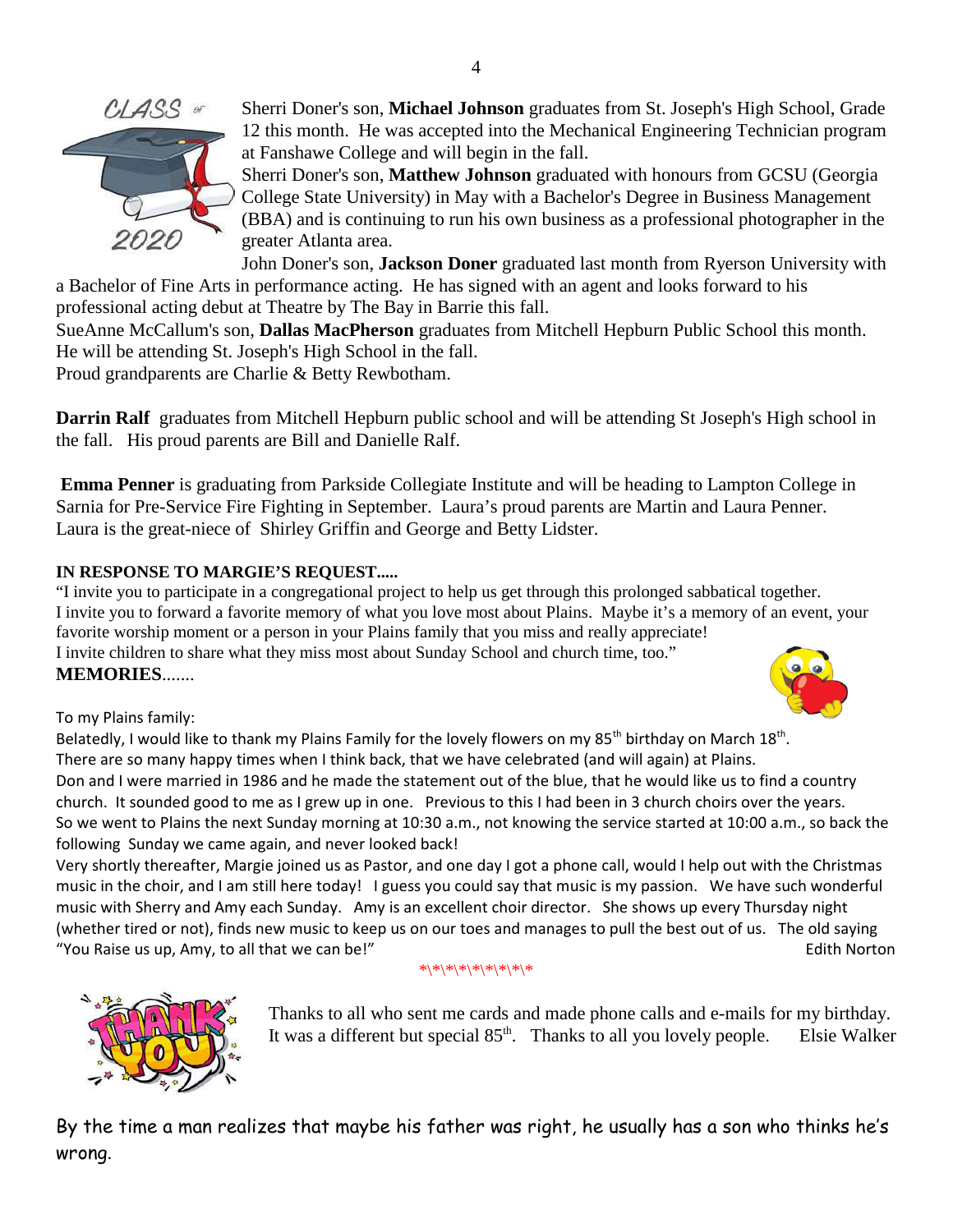#### **SEW AND SEW FOR THE CAUSE:**

I have sewn quite a few of these surgical masks and surgical hats ( that my daughter-in-law first requested at her work at LHSC). - - - and the little button strap to pull the elastic away from irritated ears. After giving some to St Thomas Elgin General and LHSC, I made some for neighbours, friends and mailed some to family. I picked up a prescription from the pharmacy and left some button straps for them, as well. Then my teller mentioned how irritated her ears were becoming. It's always a good feeling if you are able to contribute in any way. Watching the many tutorials on YouTube to learn how these things were made, has also unfortunately gotten me a bit HOOKED on other DIY videos!! Stay safe!....Rona Wilson





I have been making scrub caps by the dozens for nurses at the St. Thomas Elgin General Hospital. Also, I am making small laundry bags for them so that at the end of shifts the caps (and scrubs) may be removed and placed in laundry bags to be taken home and deposited directly into washing machines without further handling.

I have made a few masks for myself and family members, but found their construction to be tedious. The patterns for these projects were found on YouTube.....Nancy Millman

Neighbours, friends, family and some of the Plains Church family took part in a "drive-by" Happy 65<sup>th</sup> Birthday parade for Cherie Doyon, past her home, on Sunday afternoon, May 24.



I would like to thank everyone for the birthday wishes and also the members of my church family who were able to participate in the car parade on Sunday. It meant a great deal to me to have a positive message during this pandemic. Again thank you so much. Virtual hugs......Cherie Doyon

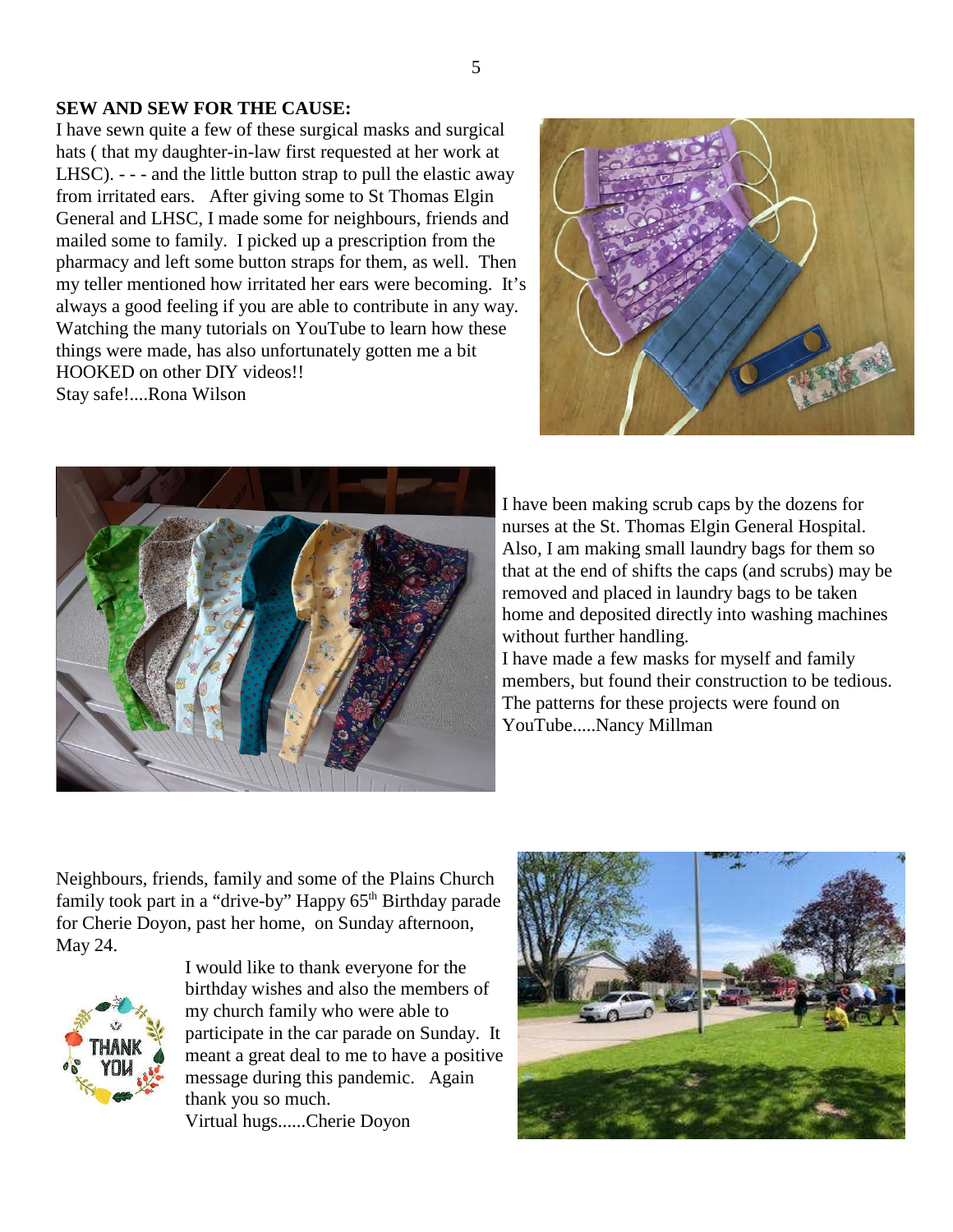#### **FIRST YARMOUTH BAPTIST CHURCH FINANCIAL STATEMENT as of 31st of May 2020**

|                               | <b>General Fund</b> | <b>Missions</b> | <b>Communion Fund</b> | <b>Sunday School</b> | <b>Totals</b> |
|-------------------------------|---------------------|-----------------|-----------------------|----------------------|---------------|
| Income                        | 40,515.82           | 1,292.85        | 1,358.91              | 365.00               | 43,532.58     |
| <b>Expenses</b>               | 40,202.67           | 1,292.85        | 627.93                | 345.00               | 42,468.45     |
| <b>Net Gain(Loss)</b>         | 313.15              | 0.00            | 730.98                | 20.00                | 1,064.13      |
| <b>Balance end of 2019</b>    | 50,208.97           | 0               | 444.39                | 0.00                 | 50,653.36     |
| <b>Balance as at 05/31/20</b> | 50,522.12           | 0.00            | 1,175.37              | 20.00                | 51,727.49     |

**1. The General Fund shows a net gain as of the 31st of May, 2020 of \$313.15.**

- **2. Missions income as of May 31st, 2020 totalled \$1,292.85. That amount has been forwarded to CBOQ and CBM. This amount is made up as follows: CBOQ - General Budget - \$709.50; CBOQ Local Missions - \$100.00; CBM - General Budget - \$384.35; and CBM Sharing Way undesignated - \$99.00.**
- **3. The Communion fund had a net gain at the 31st of May 2020 of \$730.98. There is an amount from previous years of \$444.39, leaving a balance in the Communion Fund of \$1,175.37.**
- **4. The designated Sunday School amount as at the 31st of May, 2020 was \$365.00. That amount will be paid to the Sunday school Treasurer at the end of the 2nd quarter.**
- **5. The Future Projects Fund as at the 31st of May , 2020 totals \$13,017.86, which includes \$2,500 pledged by the Plains Social Committee and \$2,500 pledged by the Plains Ladies Aid for the renovation project. Expenses to date total \$6,107.18. That total includes paying a portion of the audio/visual supplierinstaller's invoice, building materials for the renovations to the front of the sanctuary, taping and mudding the sanctuary, finish painting in the sanctuary as well as touch up paint in Oak Hall and the furnace room.**

**That leaves a balance of \$6,910.68 in the Future Projects Fund.**

**Donations towards the Renovation Project are still gratefully accepted.**

**Respectfully Submitted**

**Shirley E. Dale, Treasurer**

**\*Post Church Envelopes, the company that prepares our offering envelopes, has been closed since mid-March, and therefore, we have no church envelopes at the present time.**

**\*\*Your Treasurer wishes to express her sincere gratitude to the faithful people of Plains who continue to make sure**

**their donations make it to my home, or to the CIBC bank account by etransfer. Our former treasurer, Keith Axford, used to tell me (when I was concerned about the finances at Plains in years past) that we just have to have faith, and all things will work out. I keep thinking about Keith telling me that. That has been true at Plains for many years, and will continue at Plains for years to come. Stay safe and stay healthy!**

**Exciting News from the Finance Committee!**

**Plains Church is now set up to accept e-transfers as another convenient method to contribute to the church during the pandemic, and in the future.**

**The email to send e-transfers to, is: northridgesd@gmail.com**

Mailing Address: 44694 Fruit Ridge Line, R. R. # 5, St. Thomas, ON N5P 3S9 **Thank you for your financial support, The Plains Finance Committee**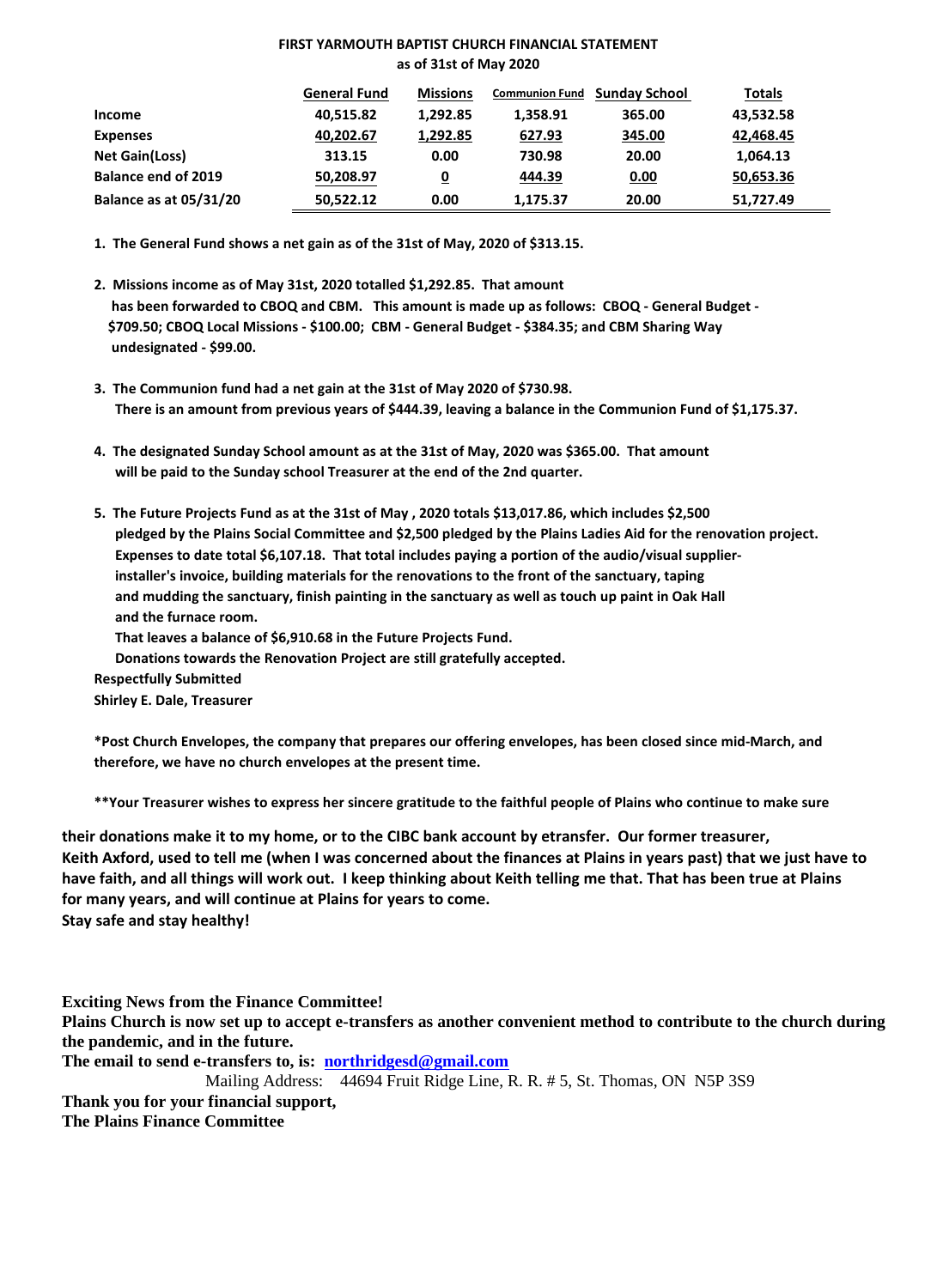#### **Finance Committee Report Spring 2020 – 1 June 2020**

#### **EFFECTIVE MARCH 17th, 2020 DUE TO COVID-19 PANDEMIC, CHURCH AND ALL ACTIVITIES ON SABBATICAL**

The finance committee met on April  $8<sup>th</sup>$ , via conference call for our quarterly meeting, to review income and expenditures and to ensure we were in line with the budget. The General Fund at the end of the **first quarter** had a net loss of \$2,234.76. However, at the **end of April,** there was a gain of \$2712.22 and the **end of May**, there was a gain of \$313.15. Last year, at end of first quarter, we had a net gain of \$926.83 at the end of April 2019 a net gain of \$2702.10 and at end of May 2019 a net gain of \$1700.55.

Missions in the first quarter were \$739.01, a decrease from 2019 which was \$904.01. Missions to the end of April was \$1019.15, and the end of May was \$1292.85 (\$1602.50 in 2019), which included the Easter offering directed to missions. Our goal is to contribute \$3000.00 to the CBOQ General Budget in the year. This should only be the amount to the CBOQ General Budget which is \$709.50 on **31st May 2020**.

At the annual meeting it was decided that the Easter Offering would be divided between the General Fund and CBOQ Missions, unless designated differently by the individual. As of **April 30th**, \$102.50 was designated to CBOQ and \$377.50 to Plains General Fund, for a total of \$480.00. As of **31st May**, \$142.50 was designated to CBOQ and \$400.00 to Plains General Fund for a total of \$542.50.

Due to COVID-19 Pandemic and the cancellation of activities at the church, the Finance Committee have provided many options to continue supporting the church financially. Along with the PAR program where your donations are automatically taken out of your bank monthly, you can mail your offering directly to Shirley Dale, 44694 Fruit Ridge Line, St. Thomas, ON N5P 3S9. We recently are accepting e-transfers and also you can donate on line, through our website, plainschurch.ca with CanadaHelps. The Finance Committee would like to thank everyone for their support during this unprecedented time. We have also reviewed all possible ways to reduce expenses.

The Capital Cost Projects are in progress and donations are still being accepted as Future Projects. Thank you to the Social Committee and Ladies Aid for their support to this project.

Unfortunately, camping at Springwater this year is canceled due to COVID-19 and social distancing measures. However, we are booked for next year for 16<sup>th</sup> - 20th June 2021.

Respectfully submitted: Shirley Dale, Sherry Graham, Marjorie Higgs, Pat Martyn, Charlie Rewbotham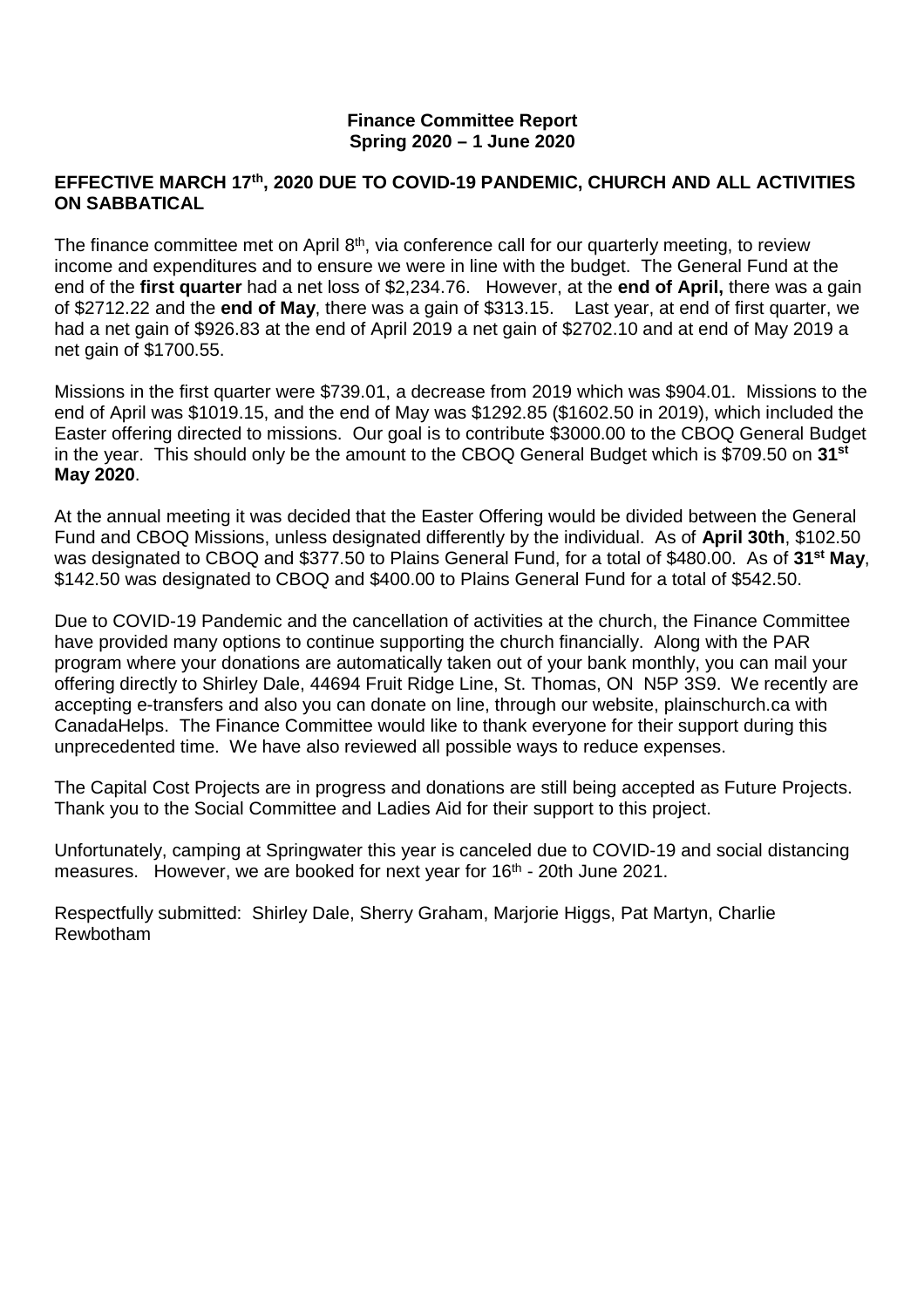**Pastor's** Page "*We always give thanks to God for all of you, and mention you in our prayers."* The apostle Paul, I Thessalonians 1:2

Hi Church! Since plans to mark our  $30<sup>th</sup>$  anniversary of ministry had to be postponed because of you know what, I thought I'd take the opportunity to take a wee stroll down memory lane. I am eternally grateful to my mother who kept a record in her diaries of our initial (and subsequent) meetings. I'd like to create a date line of events which started in l989 and culminated with the call to minister among you in January of 1990.

**Dateline: Thursday, September7, l989.** Dr. Ken Jackson, my Professor of Ministry at Mac phoned to tell me that at the first meeting of the Profs with the new Principal, prayers were spoken on my behalf and on behalf of other grads still seeking a church. I remember that call and I told Ken how grateful I was for the prayers and moral support. In the back of my mind I wondered what might come of it all, since I had been seeking a placement since May and so far, no churchy.

The next day, **Friday, September 8**, the phone rang at that little white farm house in Jerseyville. The caller was a clergyman named, Malcolm Rust. He had found out about me from his former church in Toronto. I was out when he called, so he called back the next day, September 9. After a chat, he asked if I would allow him to give my name to the Search Committee. Hey, what did I have to lose? I said 'Yes.'

On **Wednesday evening, September 13,** I received a phone call from Dan Dale "of Yarmouth" as mother wrote in her diary. I remember Dan asking if I had an issue with a former pastor being a member of the church. Diplomatically and professionally I said, "If he doesn't have a problem with me, I don't have a problem with him." Dan also told me that the committee was interested in hiring a female pastor. I asked him, again, diplomatically and professionally, "What planet do you live on?" He laughed and assured me that his mother believed that "The hand that rocks the cradle should rule the world." I loved that, and as it turned out, I grew to love Jean Dale and we became good friends.



Well, things went kind of silent for awhile from the direction of "Yarmouth". In the interim I interviewed with a little country church Search Committee. They turned me down because they "needed a young pastor with a family for their congregation*." (Margie's Translation: " They didn't want to hire a woman". How do I know? Because they called a man near retirement with grown kids)*

Bless their hearts.

But then on **Sunday, October 29** Dan Dale called and asked if I would come and preach at Plains on November 19. I said, "Yes, I could." Mom wrote in her diary that day: "Church is at 9:30 A.M. I think we'll have to go on an exploratory expedition."

We did go on that expedition on **Thursday, November 9.** We set out at 9:30 a.m and followed the map that Dan Dale had provided to us. Mother wrote: "It took us l ½ hrs. and we also saw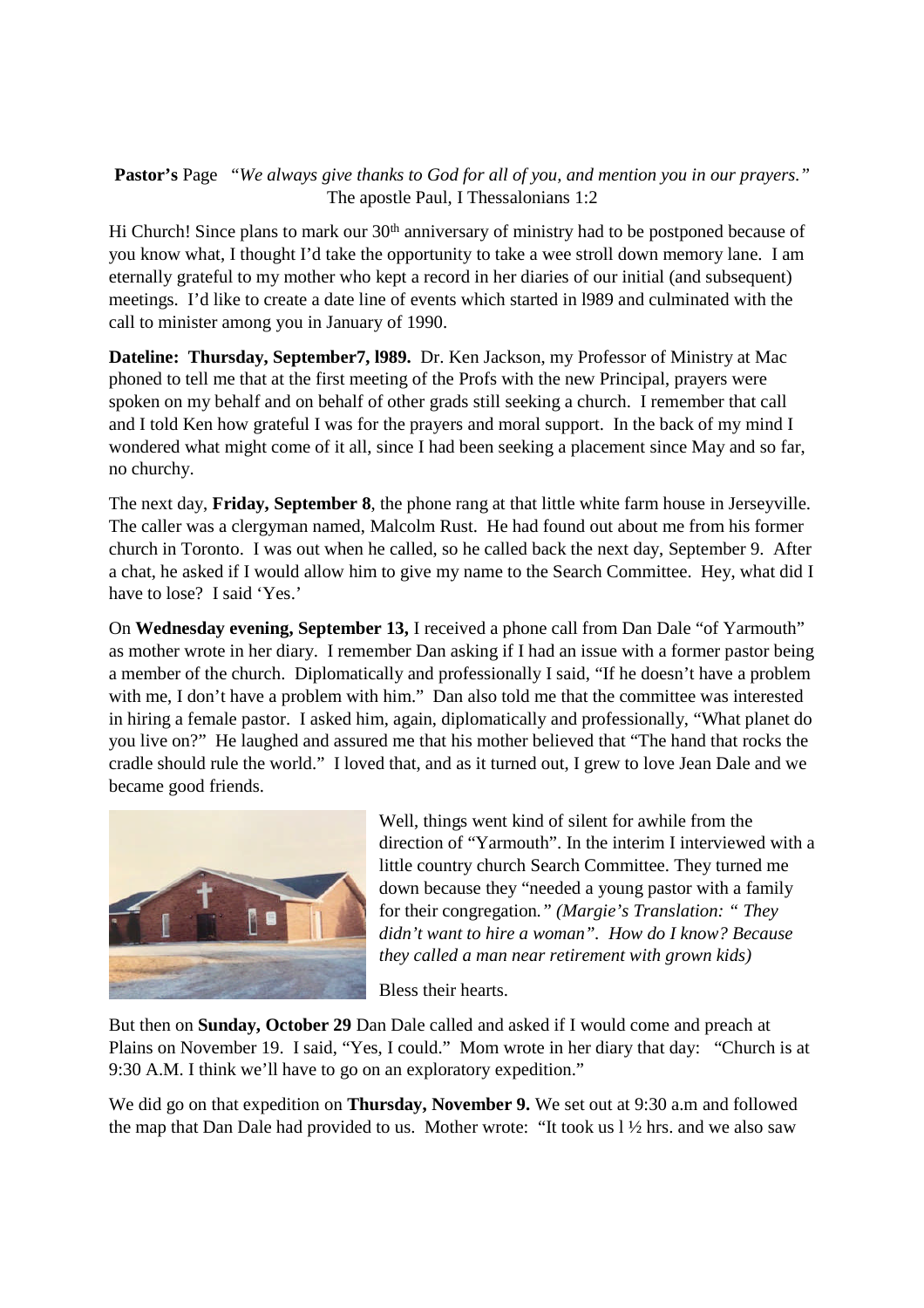the Sparta Church. It is a nice looking older church that looks like a church and Yarmouth was built in l981 and is more modern, functional, I think—nice place in the midst of just beautiful country." We had lunch in Port Stanley and then made our way home. The picture of the church shows you what we saw that day. Quite a change from today. I remember being impressed by the new building.

Mom didn't come with me on the **19th of November.** One reason was because I had been invited to my first 'sleepover' in Elgin County at the home of the Rev. and Mrs. M. and D. Rust & family. They thought it would be more convenient for me to get to church at 9:30 if I came the night before. I slept in their daughter Dayna's bedroom. She was away; enrolled in a Performing Arts School in New York City! I remember wondering why a youngster from Sparta would want to go to NYC! I would find out the answer and a lot more about her before very long.



The Sermon I preached on **November 19, 1989** was entitled "On the Road Again" after the hit song by Willie Nelson. A man came up to me, introduced himself as Art Lang and asked me if I had grown up on a farm. I said "Yes." He grinned and said, "I knew it because in your prayer you mentioned sitting around the kitchen table." I met other folk that day. I remember meeting Donna Limon right about where Fran Somerville sits in church now. She nodded at me, smiled and said, "We'll see you again." She doesn't remember saying that, but those were prophetic words.The November preaching gig gave the congregation an opportunity to see a woman preacher in action. It also provided a venue for Another Pulpit Committee to hear me.

They arrived from a Brantford church late, and paraded up to the front pew in the midst of the service. NO PRESSURE. Their interest in me *may* have hastened the decision of the Plains Search Committee to meet with me again.

The Plains Search Committee and I met on Monday evening **December 11**. It was a good meeting. The only thing I remember was being asked by Dan about my opinion about 'ministerial dress' to which I diplomatically and professionally replied, "I believe all clergy should be dressed for worship." Then I went on to pontificate about being female and not planning to hide it yada yada. Later I found out more about the reason for the question. My initial response, however, indicated that myself and this church share a similar 'sense of humor.' *Whew!*

Dan and I had another discussion over the phone on **Saturday, December 16** and, according to the diary entry, "Margie told him that she would be prepared to go to Yarmouth for the basic salary and the other benefits, but does need to have a carpet ( I really asked that?), stove and fridge in an apartment—and needs to have that provided. He is still enthusiastic about it—but time will tell" Yes, indeedy.